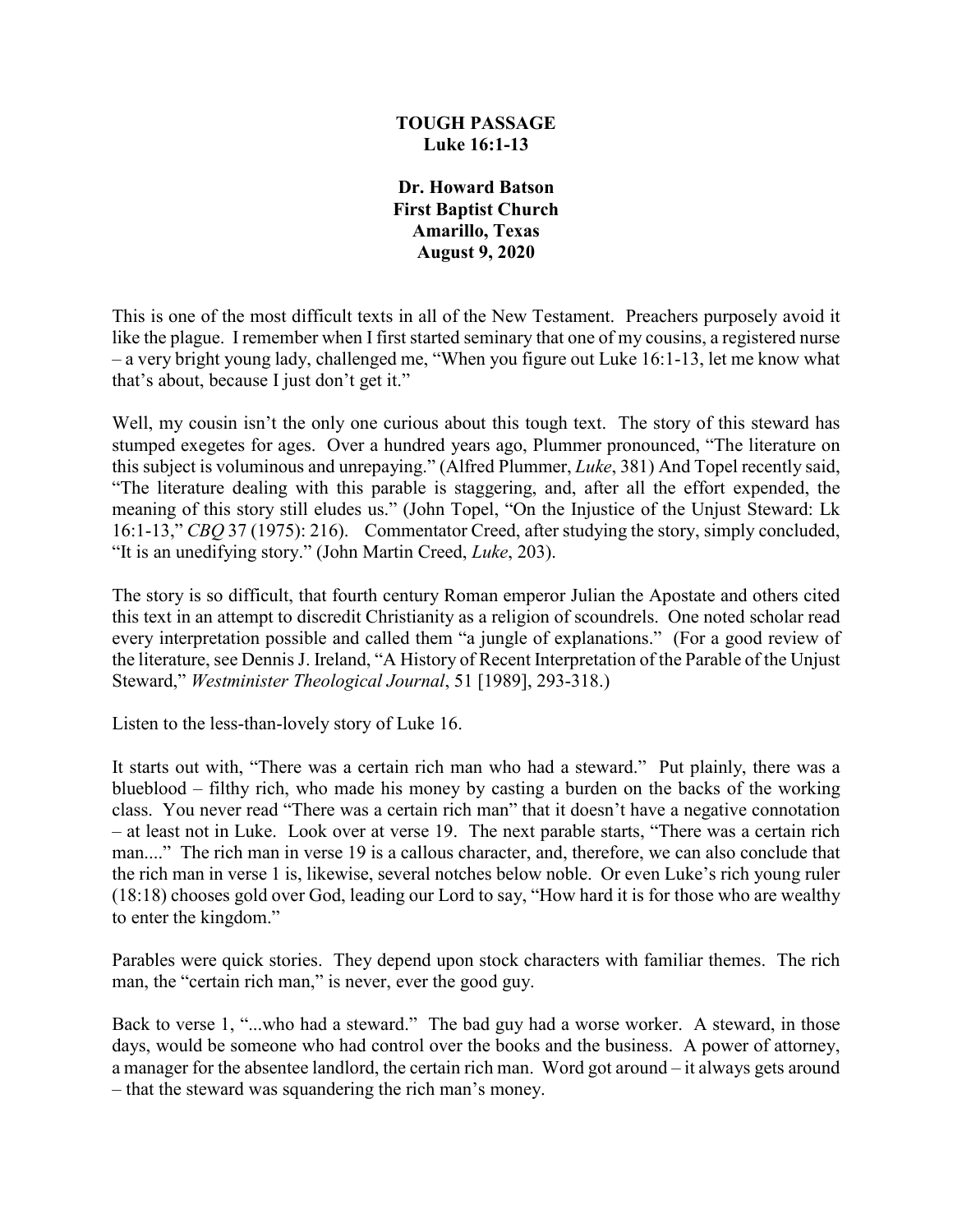"I don't like what I hear," says the rich man to the steward (v. 2). "Open up the books. We're looking for a cook. Give an account of my money."

The charges against the agent were that he is squandering the master's property. The verb "squandered" is the same verb that is used to describe the sin of the prodigal son (15:13). As the prodigal son wasted his dad's money on wine, women, and song, the unrighteous steward wasted the rich man's possessions. The folly of this fraud made his master look like a fool. He had to act quickly to save his reputation.

The modern reader – that is, we – are well familiar with creative "book cooking": Enron, Tyco, WorldCom – all with scandals led to the Sarbanes-Oxley Act of 2002 which calls for accurate and enhanced standards for keeping up with the cash. Put another way, it called for corporations to quit manipulating the money. It's easy enough to withhold the recording of expenses and hasten the recording of revenues in such a way as to produce all sorts of bonuses and benefits for top management, all the while pulling the wool over the eyes of investors and customers. And we all know that Bernie Madoff (made off) with the money!

"I want to know," said the certain rich man. "What happened to my money? Where have all my goods gone? Explain yourself, steward. And, finally, you're fired" (v. 2).

The certain rich man was usually bright and erudite, but on this particular occasion he left a window of opportunity for the fraud to fool him again and again and again. For the moment, he was still manager over the rich man's goods, and he began to scheme.

"What am I going to do? You know, my back's not good. I can't dig. And I am way too proud to panhandle."

He wasn't willing to become part of the people that toiled and sweated to earn a living. Most of the people in Jesus' peasant audience would have been manual laborers, and it wouldn't have made the steward look any better than the rich man to say he was unsympathetic to their lot in life. Interestingly enough, the prodigal son, who was faced with the same crisis of poverty, was willing to go back – you remember Luke 15 – and be his father's hired hand. After his squandering, he was willing to work. But not so with the unjust steward. He had another way out.

In 16:4, he has an a-ha moment. "I've got it! I know what I'll do. I can face the future smelling like a rose if I act fast and furious." He schemes to shave the amounts owed by his master's debtors. "One by one," the text says (v. 5) he asks, "How much do you owe my master?"

"Oh, a hundred measures of oil." And he said to him, "Quick, change the bill. Write down fifty." Then he said to another, "And how much do you owe?" And he said, "A hundred measures of wheat." And he said, "No, no, no. Let's change that. Write down eighty."

You get the picture – the cooking of the books continues until he has a myriad of his master's customers now indebted to him forever. For the moment, he was still acting on behalf of the master. He had the authority and the power to reduce the debt now for a payback later.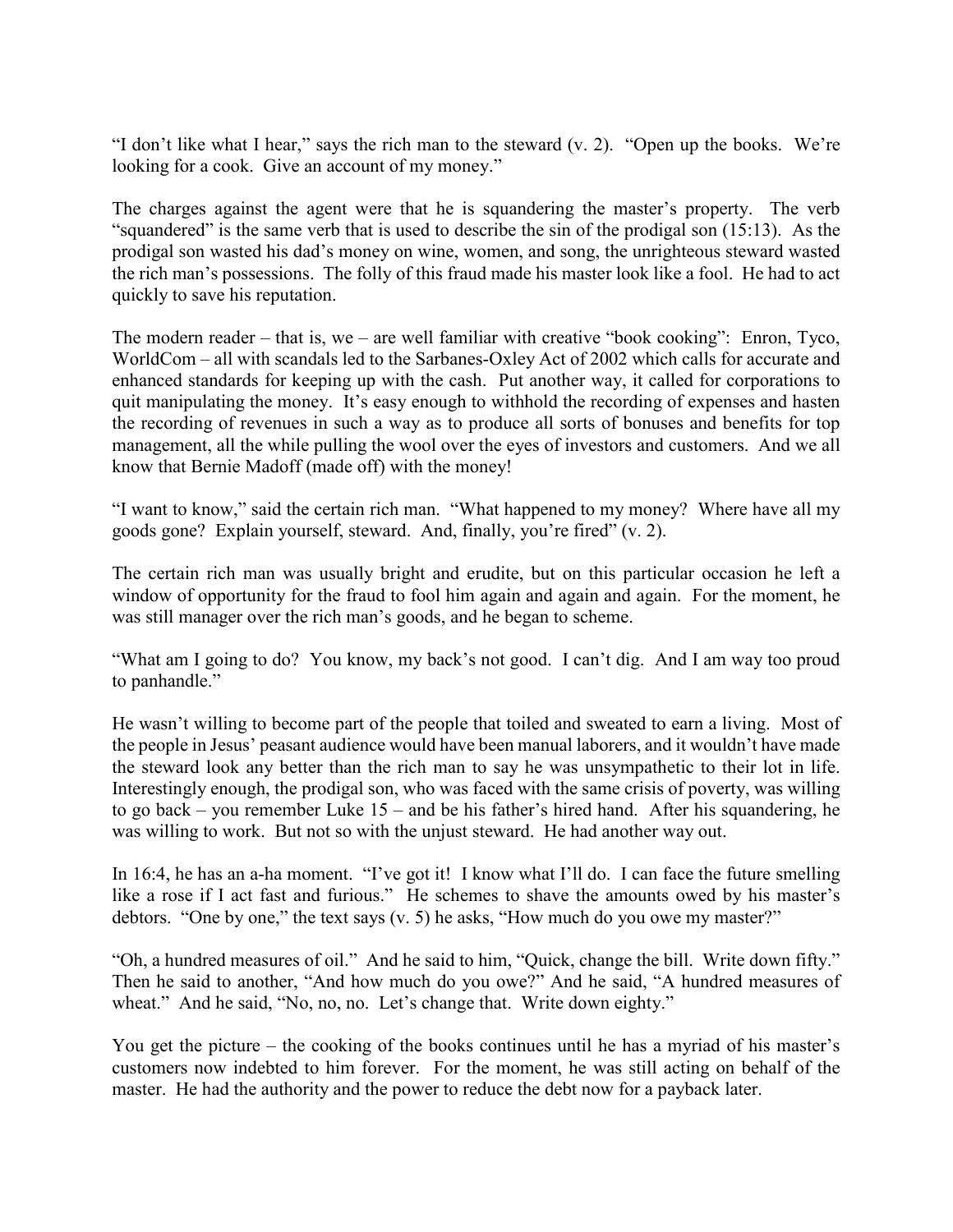All of this is understandable until we get to verse 8, when Jesus says – by the way, verse 8 does not say "master"; it says "the Lord" – "and the Lord praised the unrighteous steward because he had acted shrewdly; for the sons of this age are more shrewd in relation to their own kind than the sons of light. And I say to you, make friends for yourselves by means of the wealth of unrighteousness, so that when it fails, they will receive you into the eternal dwellings."

Time out. I was doing okay with the bad rich guy and the cheating steward until Jesus shows up at the end of the story and says, "Be like him. Follow the fraud" – says the One who once said to the disciples on the shore, "Follow Me."

Now you know why commentators have been perplexed by this parable. And now you know why no preacher pounces on this passage!

You would think Americans would love this particular parable. There is nothing more American than cheating. Pick up the Wall Street Journal on any given day and read about some scoundrel squandering the money, some cheater cutting the corners. Enron. WorldCom. Tyco. Away we go. From the snake oil salesmen of the 19th century to the stock manipulators of the 1920s to the spitballers of modern baseball, bracelet-selling bikers doping to win the Tour, and teachers from Philadelphia to Atlanta fixing standardized tests. America is full of frauds.

So prevalent is the cooking of books in our culture that David Callahan wrote a book called *The Cheating Culture: Why More Americans Are Doing Wrong to Get Ahead.*

The American way of cheating knows no boundaries. From the Air Force Academy to the hallowed halls of Harvard, the headlines scream scandal.

August 31, 2012: Administrators at Harvard accused 125 students of cheating on a final exam, an allegation that Harvard graduate and author Eric Kester said reflects a "culture of cheating" at the school. In fact, Harvard's own newspaper reported that 42 percent of the Ivy League institution's freshmen admitted to cheating. (nbcnews.com, "Survey: 42 Percent of Harvard's incoming freshman class cheated on homework")

In the midst of all this, Jesus walks up, points to the scoundrel, the fraud, the book-cooker, and says, "Be like him."

Four quick words to make this parable plausible.

# **I. Shrewd (v. 8)**

"And the Lord praised the unrighteous steward because he had acted shrewdly; for the sons of this age are more shrewd in relation to their own kind than the sons of light."

The word is shrewd. It wasn't his dishonesty that Jesus commends, but his shrewdness.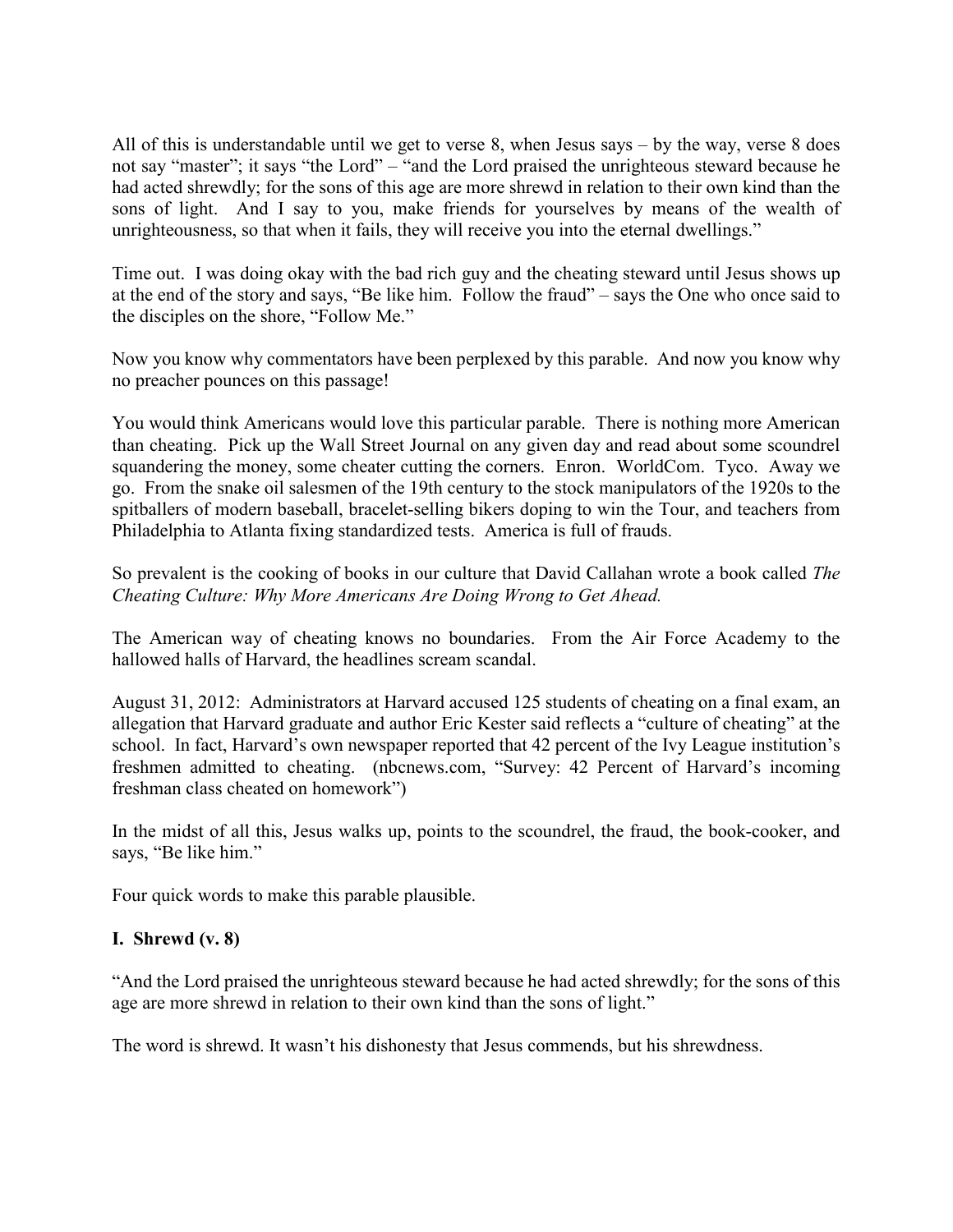Lloyd Ogilvie, chaplain of the U.S. Senate, tells the story of visiting with one of America's most successful businessmen on a cross-country flight. He had risen from a very humble background to immense wealth. The chaplain said, "I asked this great businessman the secret of his success. His response was very interesting.

" 'Shrewdness!' One word. 'Shrewdness.'

" 'I was shocked by his frankness,' said the chaplain. 'He went on to say that he spent every waking hour thinking, scheming, planning, developing and putting deals together. In it all, he had tried to be completely honest in all his affairs!'"

Shrewdness. Single-mindedness. Purposefulness.

"This businessman left nothing to chance. He worked hard to achieve his goals. All the power of his intellect, the strength of his seemingly limitless energies, the determination of his iron will, and the resources of his calculated discernment of people were employed to accomplish his goal. The chaplain asked, 'What would happen if the people of God put the same sort of "shrewdness" to work for the kingdom of God?'" (Lloyd John Ogilvie, *Autobiography of God*, 199)

It reminds us of Jesus in Matthew 10:16. "Be wise as serpents." Now a serpent is no more an attractive example for wisdom than the dishonest agent here, but both represent the essential characteristic a disciple should have – prudence – which the challenge of the hour demands.

You see the listeners of the parable (that includes us) are in the same situation as the dishonest steward. We, too, are threatened with the imminent disaster of our futures. The difference is our very souls are at risk. And we, like this steward, should take everything into our own hands to act quickly, wisely, and diligently to shape the course of our future. When everything was at stake, the agent staked everything on his daring course of action. And if worldlings such as this foolish fellow can act astutely to protect their self-interest in this world, should not the disciples seize the moment and act astutely to ensure their interest in the world to come, which is eternal?

# **II. Temporary (v. 9)**

"And I say to you, make friends for yourselves by means of the mammon of unrighteousness, that when it fails, they will receive you into the eternal dwellings."

Call somebody up this afternoon and ask them to turn to Luke 16:9 and read it. Then ask them, "What does that mean?"

It means the word "temporary." The wealth of this world should be used generously so that when the resources are gone, that disciple will be welcomed into eternal dwellings.

Monetary resources that possess the power to distort values should be put to generous and serving use so that heaven will be pleased to accept the one who has been generous. When the end comes and there is no more money available, the one who has seen into the future and acted shrewdly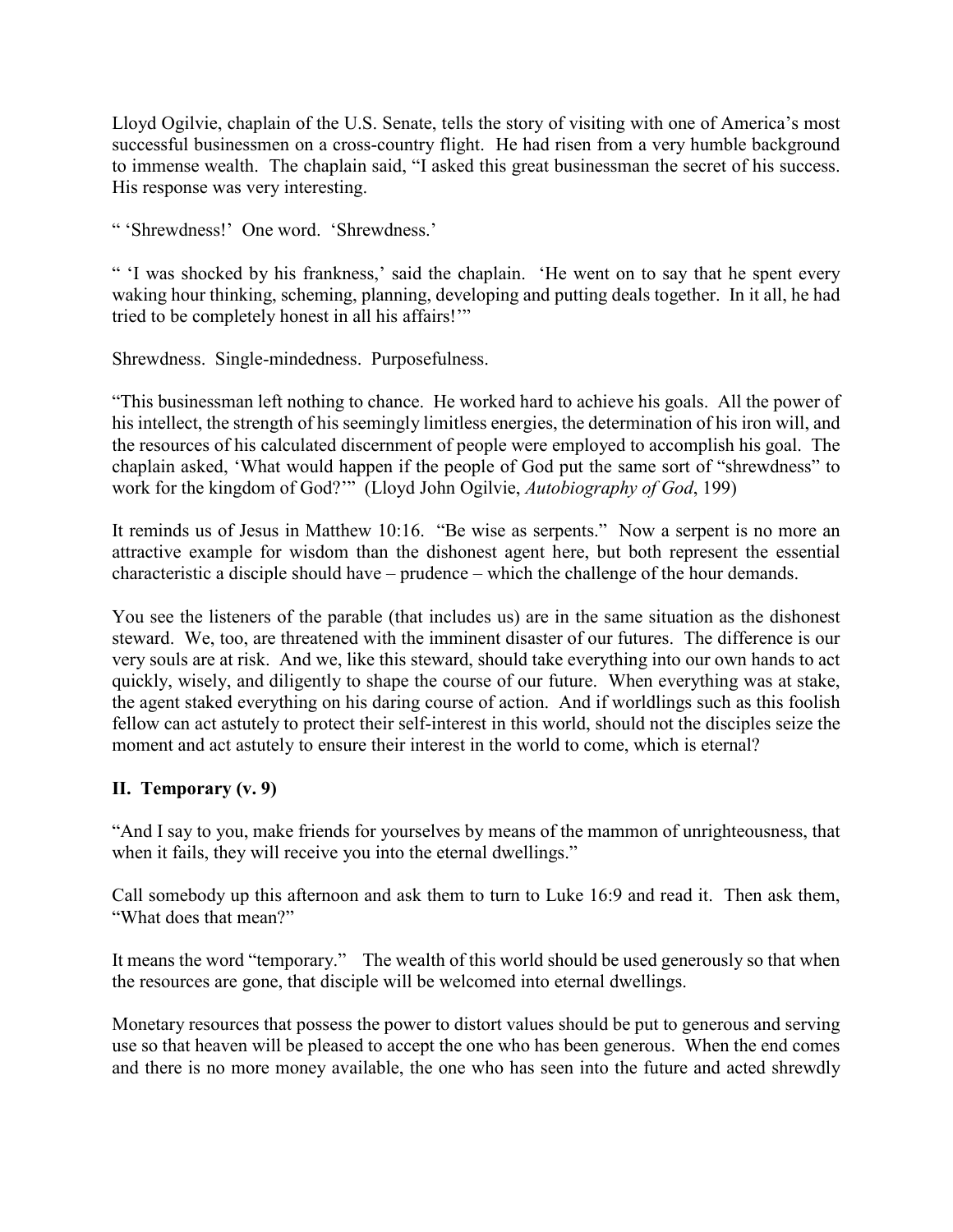will have handled the resources and stewardship that God has given him wisely. Zaccheus will be an example in chapter 19.

The problem with this parable is that you can't simply read it on its own. It comes between the prodigal son, who also squandered his father's estate, and the rich man and Lazarus in verse 19. And even beyond that, the rich young ruler of chapter 18.

The rich man, in the parable of Lazarus, had no mercy on the poor. I know you don't want to hear me say it, but the meaning of this parable is in the money and the use thereof. One interpreter claimed (though I have not counted) that of Jesus' 38 parables, nineteen of them deal with the handling of money or possessions. Jesus is not commending the man's cheating; He's commending his shrewdness. And if he's that serious about his temporal future, how could the children of the kingdom not be more shrewd about their eternal destiny? A shrewdness seen in their wise use of money.

# **III. Little (v. 10)**

"He who is faithful in a very little thing is faithful also in much; and he who is unrighteous in a very little thing is unrighteous also in much."

The way one uses his money in this world – a testing ground – will determine what one will receive in the next world. Who can entrust people with significant things, eternal things, if they cannot handle worldly wealth?

In verse 11, he repeats it again. If you are not trustworthy in the use of unrighteous mammon  $$ that is, money – then who is going to give you the stuff that really matters in the kingdom?

And if he hadn't been clear enough, in verse 12 he says, "If you have not been faithful with that which belongs to another, then who will give you something that is really your own?"

Jesus presumes that one's wealth on this earth doesn't really belong to the one who is the steward of the wealth. It all belongs to God. Anything you have in your hand is a temporary loan from God. You're a fool if you think it's yours. Don't spend it as if it's yours. God allows us to steward wealth for the good of His kingdom. Be faithful in the "little" – that is, today's money – that God will bless you in the "much" – that is, tomorrow's eternity.

### **IV. Master (v. 13)**

You can't have two masters. If you live your life serving money and materialism, you cannot serve God. It's impossible to love both. You can have money and love God; you can't serve money and love God.

Money is a great servant. It is a terrible master.